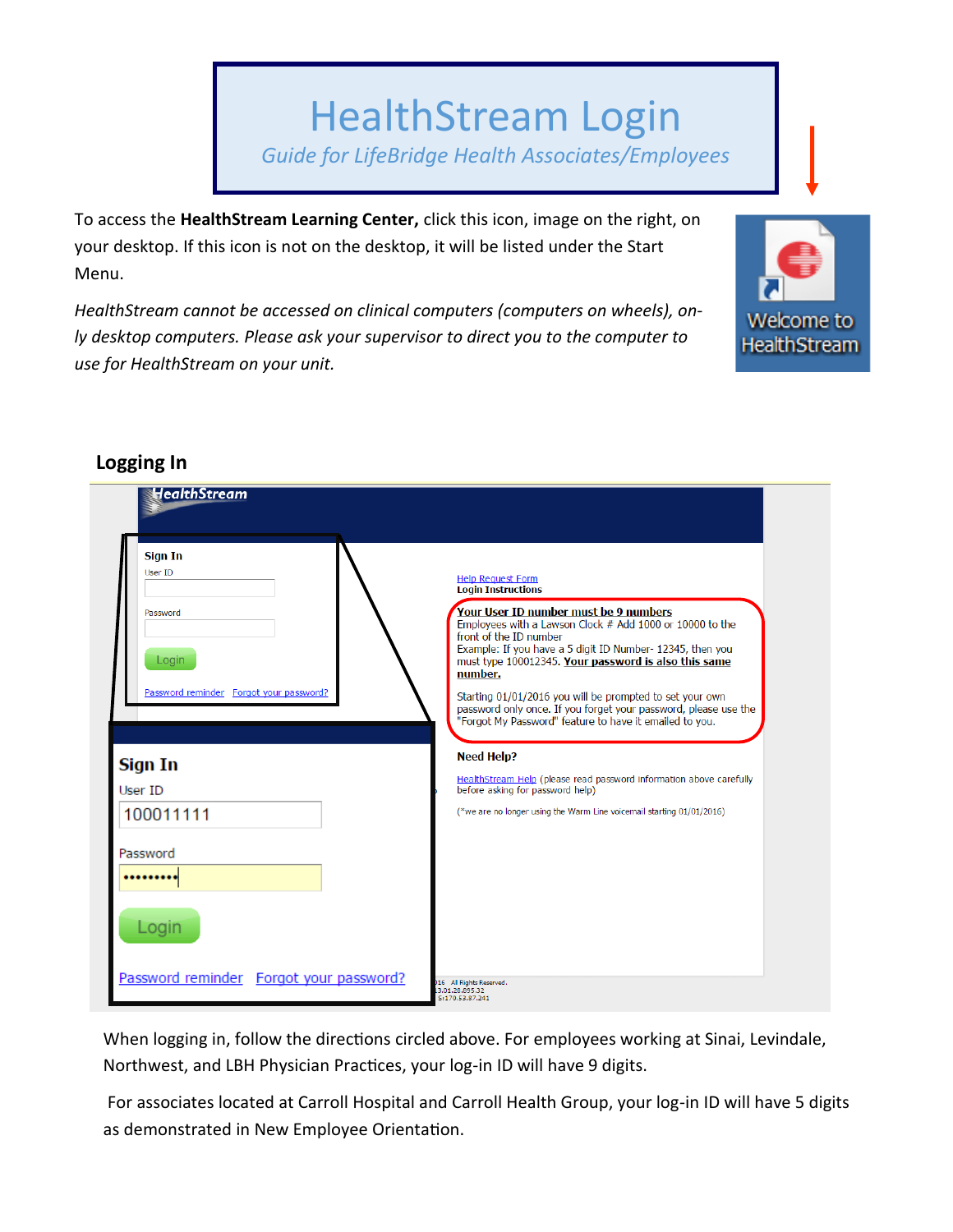#### **Password Change**

The first time you log in to HealthStream you will be asked to create a new password.

When the screen below appears, enter your user ID in the "Old Password" box. Then, create a new password to use going forward, and enter that in both of the "New Password" boxes. The New Password can be any password you like, as long as it is not the previous one.

The password you create does not expire and will be your password, going forward, unless you change it manually.

| HealthStream<br>3                                                |  |  |
|------------------------------------------------------------------|--|--|
| Your password has expired. Please reset your password to log in. |  |  |
| <b>Reset Your Password</b>                                       |  |  |
| Old Password                                                     |  |  |
|                                                                  |  |  |
| New Password                                                     |  |  |
|                                                                  |  |  |
| Confirm Password*                                                |  |  |
|                                                                  |  |  |
| Submit                                                           |  |  |
|                                                                  |  |  |
|                                                                  |  |  |

### **Help**

If your log-in attempts are unsuccessful, contact the HealthStream Team. Click the links below to access an

online help form. You may also send an email to healthstream@lifebridgehealth.org.

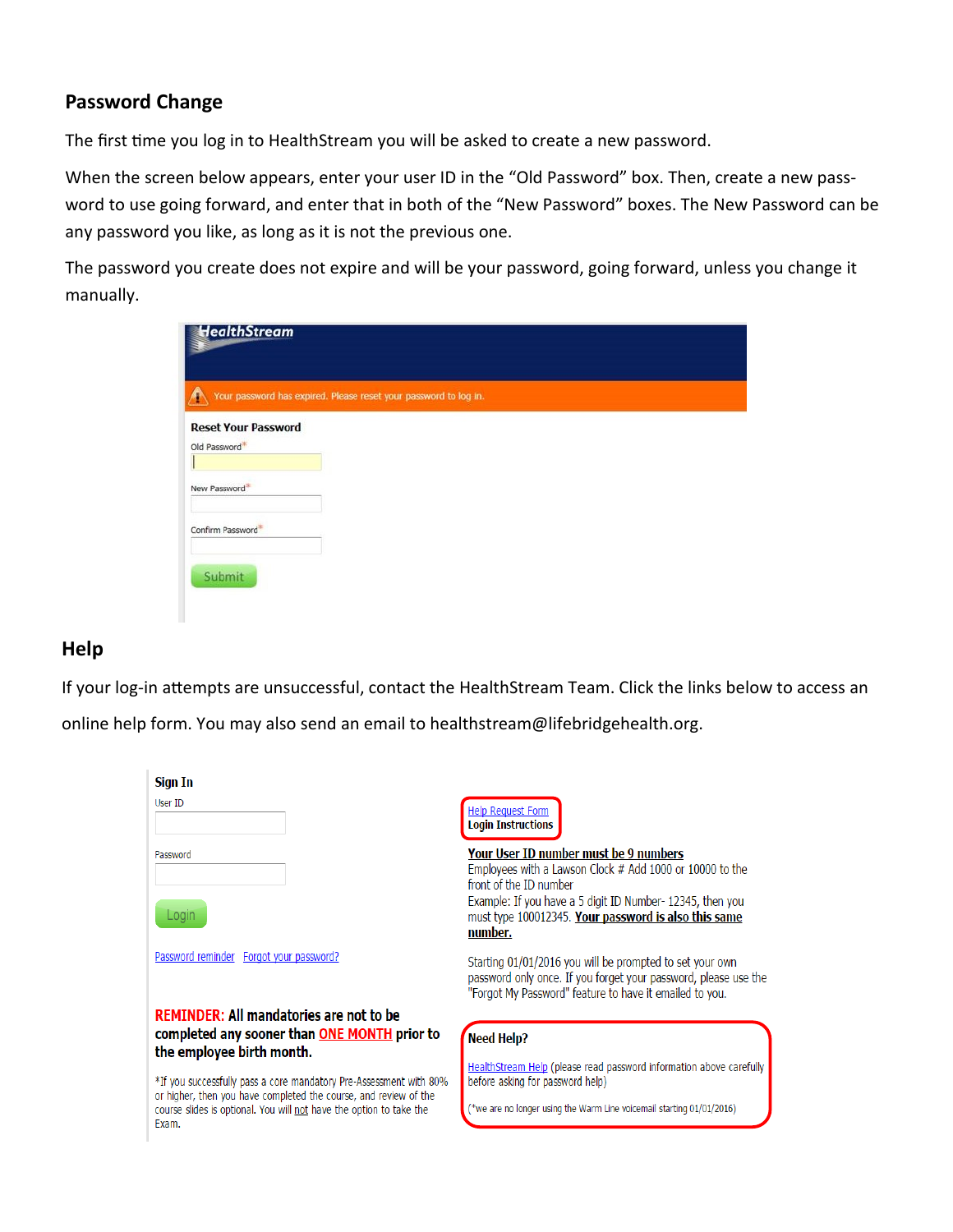#### **Your To-Do List**

Once you log in, you will see the page below that includes a To-Do list. This is a list of the courses assigned to you based on your employment with LifeBridge Health, as well as requirements for your position and job title.

All assigned courses are listed with a due date. Please make sure all courses are completed before their assigned due date. *(For the Core Mandatory Curriculum, do not start those courses until one month prior to the due date, per HR policy.)*

Launch each course by clicking on the Start button located to the right of the course title.

| HealthStream <sup>®</sup>                                                                                               |                      |                                   | <b>JENNIFER LOVETT</b><br>LifeBridge Health   Logout                                                                                          |
|-------------------------------------------------------------------------------------------------------------------------|----------------------|-----------------------------------|-----------------------------------------------------------------------------------------------------------------------------------------------|
| Profile $\sim$<br>Help<br>Completed<br>Catalog<br>To Do                                                                 | <b>A</b> Take a Tour |                                   |                                                                                                                                               |
| My To-Do List<br><b>TOTAL TASKS: 3</b>                                                                                  |                      | Quick Start >                     |                                                                                                                                               |
| All Tasks 3<br>Show:<br>Assignments 2<br>Electives 1                                                                    |                      |                                   | Reminder<br>New Student User Experience                                                                                                       |
| LifeBridge Health - Core Mandatory Curriculum<br><b>CURRICULUM</b> STATUS: Assigned                                     | Due: Oct 31, 2016    | Start                             | Support<br>For questions, comments, or to<br>report a problem please contact<br>the HealthStream Team at<br>healthstream@lifebridgehealth.org |
| <b>Workplace Safety - Annual Competency</b><br>COURSE STATUS: Assigned                                                  | Due: Oct 31, 2016    | <b>Start</b>                      |                                                                                                                                               |
| The Principles and Qualities of Genuine Leadership<br>COURSE STATUS: In Progress ENROLLED BY: Self<br>COMPLETED: 0 of 2 | Elective             | Resume<br>$\overline{\mathbf{v}}$ |                                                                                                                                               |

Some assignments, like the Core Mandatory Assignment, are bundled into a curriculum. This means there are four courses that need to be completed to get full credit for the assignment.

All four courses can be taken separately at any time and will have a separate Start button for each course.

For e-Learning modules, a separate window will appear. **Please ensure your pop-up blockers are turned OFF.** 

#### LifeBridge Health - Core Mandatory Curriculum  $\vec{P}$  $\overline{U}$  DUE: Oct 31, 2016 CURRI Courses Overview Courses in this Curriculum LifeBridge Health - Infection Control Standard and Transmission Precautions (PA) COURSE STATUS: In Progress Pre-Assessment TEST STATUS: In Progress Infection Control Standard and Transmission Precautions A Locked ONLINE STATUS: Not Yet Started Exam A Locked **TEST** STATUS: Not Yet Started Lifebridge Health - Fire Safety Start COURSE STATUS: Not Yet Started LifeBridge Health - Hazardous Materials Communication Start COURSE STATUS: Not Yet Started how additional inform